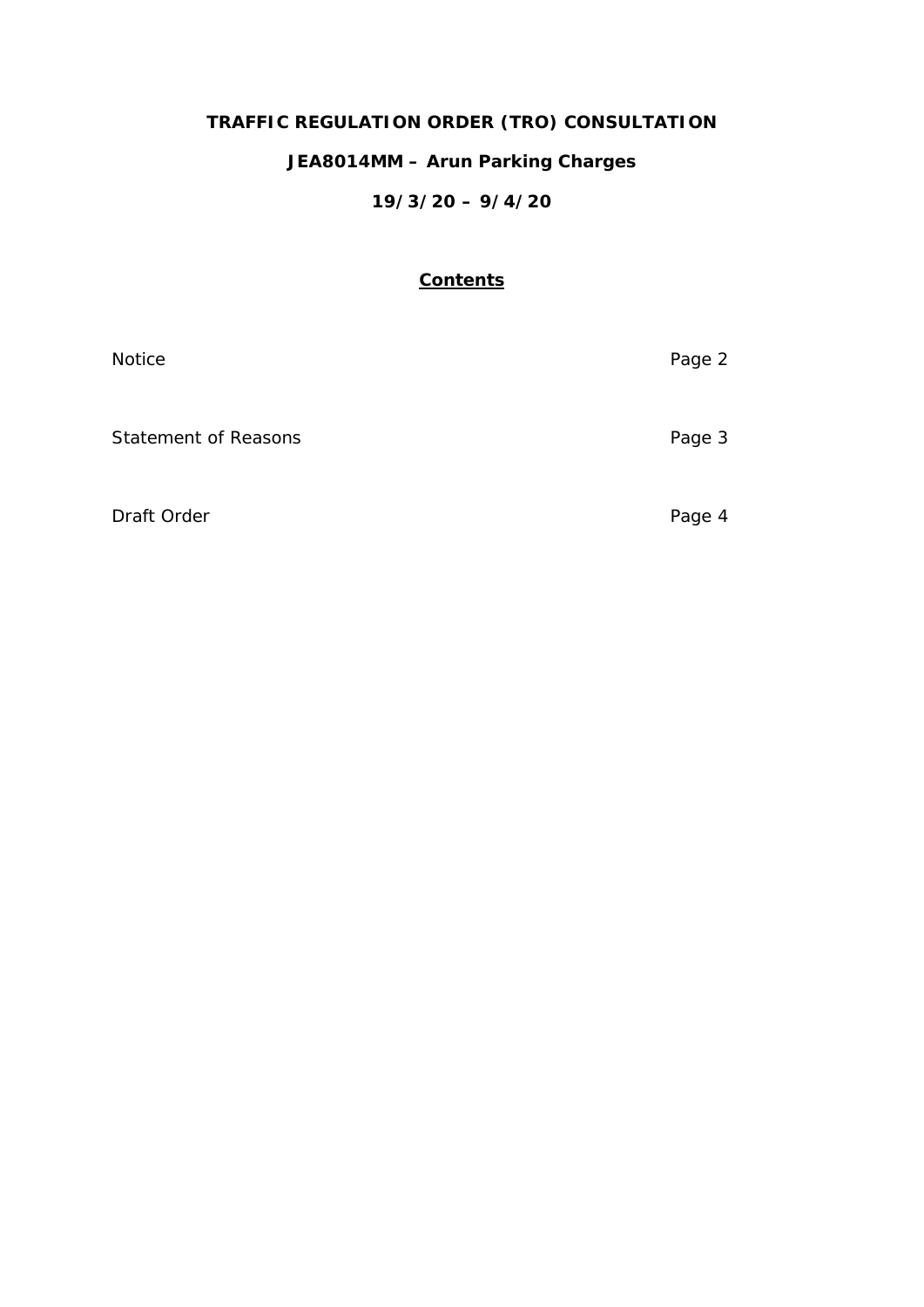## **West Sussex County Council ((Arun District) (Parking Places & Traffic Regulation) (Consolidation) Order 2010)**

### **(Parking Charges Amendment and Consolidation) Order 2020**

NOTICE is hereby given that West Sussex County Council proposes to make a permanent Traffic regulation Order under the provisions of the Road Traffic Regulation Act 1984, the effect of which will be to amend the Arun District parking order to set new charges for 6 month parking permits, to allow electronic parking permits to be sold at a future date and to introduce a discount for residents' permits sold for use in low emission vehicles.

The Order also consolidates the existing schedules of parking charges in the Arun District parking order for housekeeping purposes. This part of the Order makes no changes to any parking charges in Arun District.

Full details of the proposals in this notice can be viewed on our website at [www.westsussex.gov.uk.](http://www.westsussex.gov.uk/) The website includes a response form for any comments or objections.

The documents may also be inspected at County Hall Chichester, during normal office hours, and at Bognor Regis Library, London Road Bognor Regis during normal library opening hours.

Any comments or objections about the proposal must be received before 9 April 2020. These may be submitted via the response form on the website mentioned above, by email to [tro.team@westsussex.gov.uk](mailto:tro.team@westsussex.gov.uk) or in writing to TRO Team, West Sussex County Council, The Grange, Tower Street, Chichester, PO19 1RH. For legal reasons, only correspondence including a full name and address will be considered. Please quote reference JEA8014-MM in all correspondence.

Dated this 19<sup>th</sup> day of March 2020. Director of Law & Assurance, County Hall, Chichester.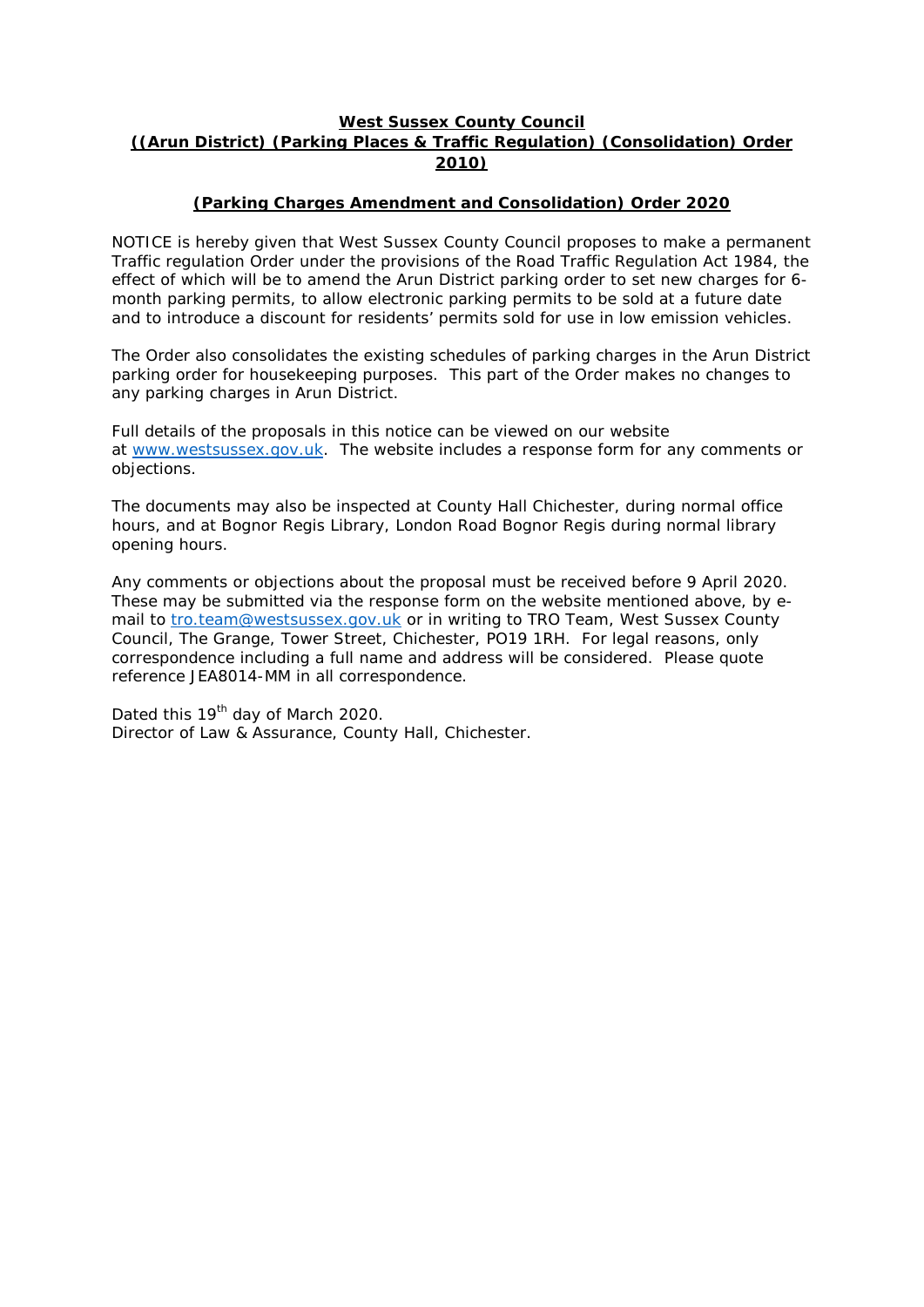### **West Sussex County Council ((Arun District) (Parking Places & Traffic Regulation) (Consolidation) Order 2010)**

## **(Parking Charges Amendment and Consolidation) Order 2020**

#### **Statement of Reasons for Proposing to Make the Order**

West Sussex County Council proposes to make a permanent Traffic Regulation Order that will amend the Arun District parking order to set new charges for 6-month parking permits, to allow electronic parking permits to be sold at a future date and to introduce a discount for residents' permits sold for use in low emission vehicles.

The Order also consolidates the existing schedules of parking charges in the Arun District parking order for housekeeping purposes. This part of the Order makes no changes to any parking charges in Arun District.

West Sussex County Council's 2019/20 review of parking restrictions identified that residents' permits are increasingly being sold for 6-month periods at half the cost of the annual permit charge. Selling 6-month permits involves an increase in administration costs and to cover this it is proposed to formalise the sale of 6 month permits, with a small uplift in cost.

As the above change requires a modification to the parking order for Arun District, the opportunity is also being taken to insert new Articles that will allow parking permits to be issued electronically, using similar technology to that which replaced paper tax disks in vehicles. Moving to such a system will not be done immediately but it is expected to be gradually introduced throughout West Sussex in the next few years.

The review of the Order will also introduce a discount to permit costs for low emission vehicles, in support of WSCC's policy on encouraging the use of such vehicles.

The remaining parts of the proposed Order consolidate the other charges for on-street parking in Arun. Parking charges in Arun have been reviewed annually since the original parking Order was introduced in 2010, with changes often introduced by separate notice. Consolidating these charges into the latest version of the Order is a housekeeping exercise intended to make the Order, and subsequent charging reviews easier to administer and clearer to the public.

Director of Law & Assurance 5 March 2020 JEA8014-MM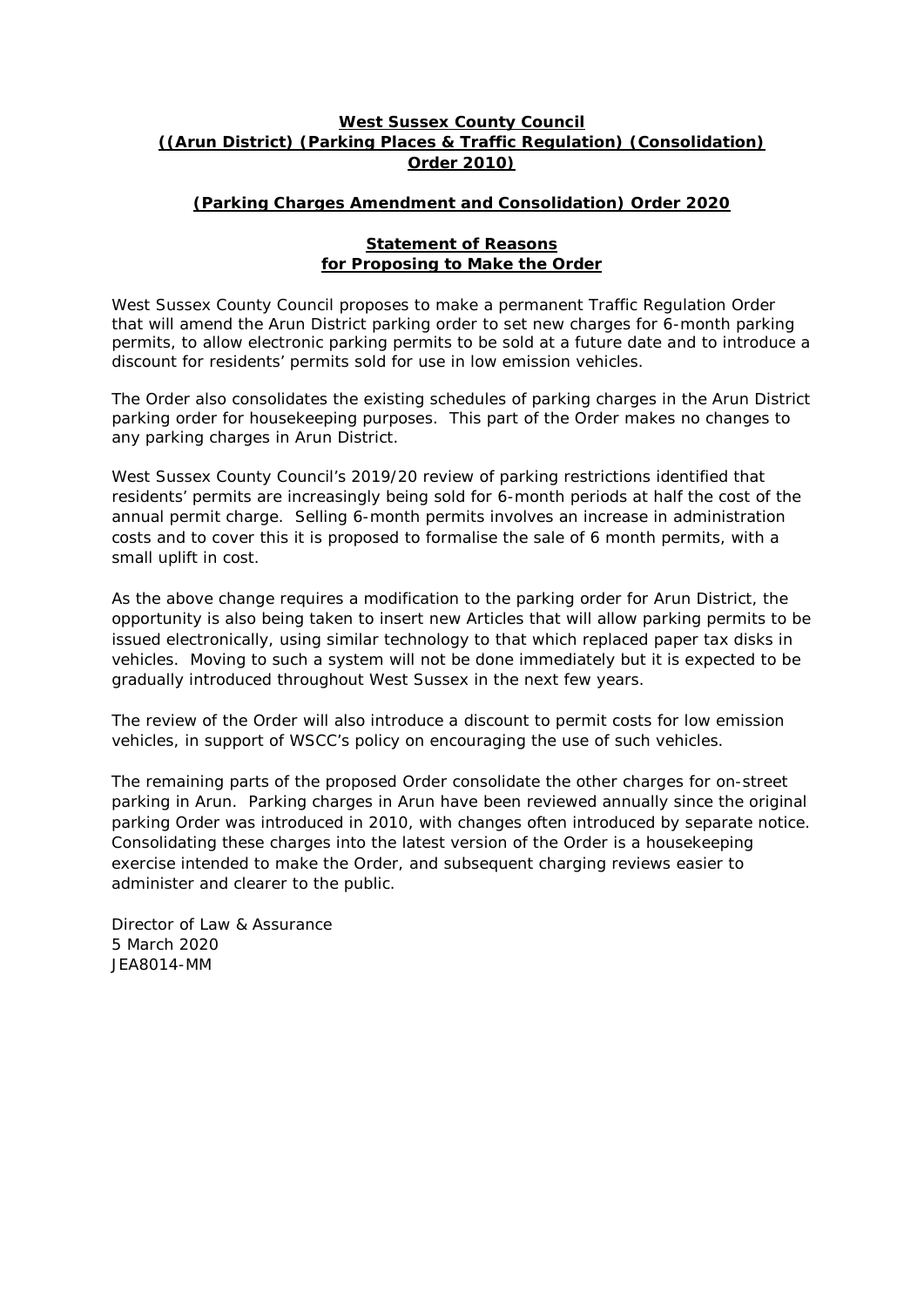### **WEST SUSSEX COUNTY COUNCIL ((ARUN DISTRICT) (PARKING PLACES & TRAFFIC REGULATION) (CONSOLIDATION) ORDER 2010)**

## **(PARKING CHANGES AMENDMENT AND CONSOLIDATION) ORDER 2020**

West Sussex County Council in exercise of their powers under Sections 1 (a) 2 (1) and (2), 4 (2), 45. 46. 49 and 53 and Part IV of Schedule 9 of the Road Traffic Regulation Act 1984 ("the Act") as amended and of all other enabling powers and after consultation with the Chief Officer of Police in accordance with Part III of Schedule 9 to the Act hereby make the following Order: -

- 1. The Order shall come into operation on the \*\*\*\*\* day of \*\*\*\*\* 2020 and may be cited as "West Sussex County Council) ((Arun District) (Parking Places & Traffic Regulation) (Consolidation) Order 2010) (Parking Charges Amendment and Consolidation) Order 2020".
- 2. In this Order "Base Order" shall mean the West Sussex County Council (Arun District) (Parking Places & Traffic Regulation) (Consolidation) Order 2010.
- 3. The Base Order is hereby amended by inserting into Article 3.1 the terms of interpretation specified in the First Schedule to This Order.
- 4. The Base Order is hereby amended by the insertion of additional Articles, numbered 43 and 44 as specified in the Second Schedule to This Order.
- 5. The Base Order is hereby amended be the deletion of its Second Schedule and its replacement with the text contained in the Third Schedule to This Order.

### **FIRST SCHEDULE Additional Terms of Interpretation**

"Low Emission Vehicle" means a vehicle with CO2 emissions of less than 50g/km and which can travel at least 112km (70 miles) without any emissions at all.

"Virtual Permit" means a permit which is issued by the issuing authority to the permit holder electronically as an alternative to a paper permit.

## **SECOND SCHEDULE Additional Articles**

## **Virtual Permits**

43. The issuing authority may issue any permit specified by this order as a virtual permit.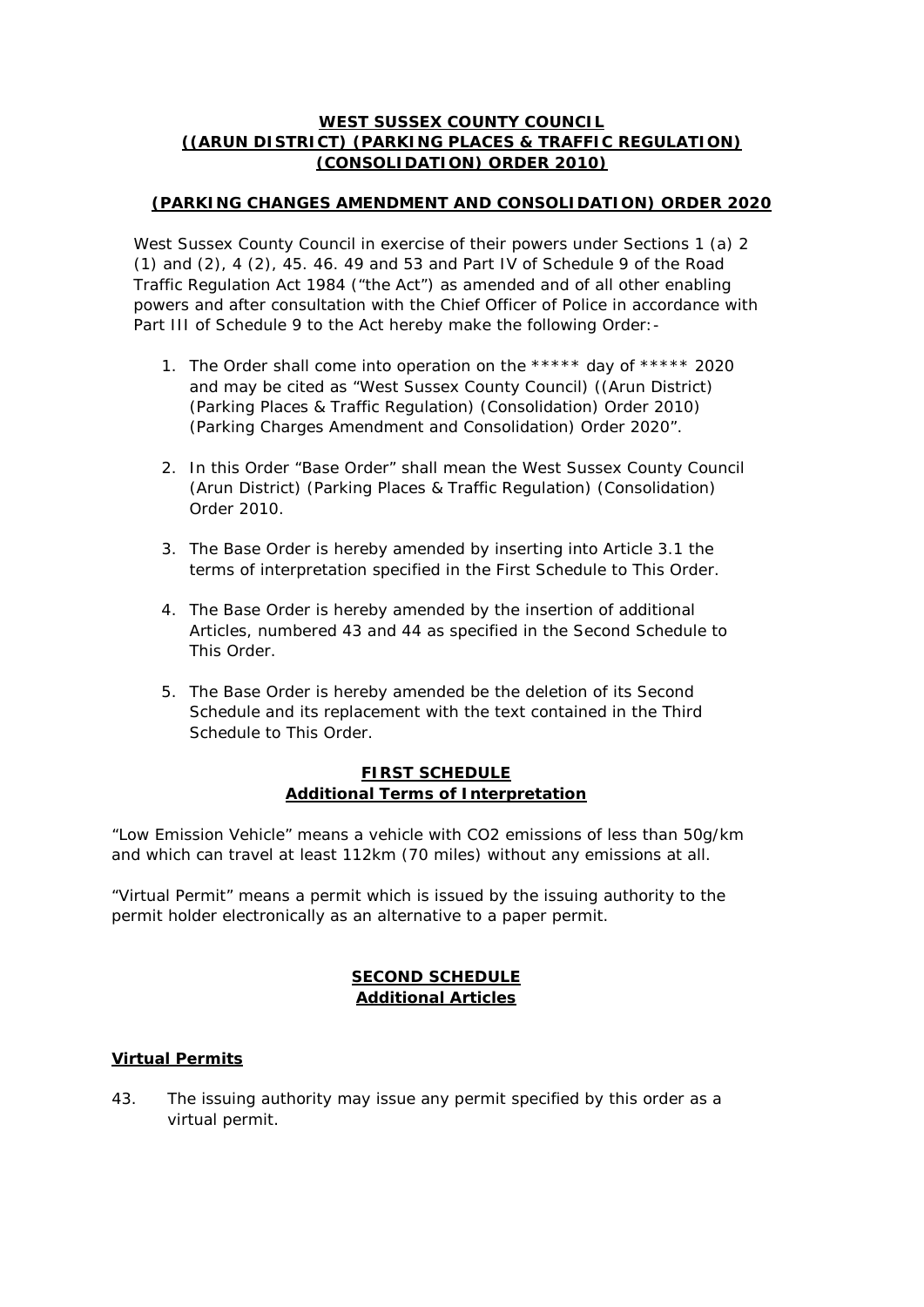44. Where a valid virtual permit is held in respect of a vehicle parked in a parking place for permit holders, no contravention of this Order shall occur for failing to display a permit in the relevant vehicle.

### **THIRD SCHEDULE Replacement Second Schedule to Base Order:**

## **SECOND SCHEDULE Charges and Tariffs**

#### **COST OF PERMITS**

Bognor Regis Controlled Parking Zone

| 1 <sup>st</sup> Resident Permit (12 Months) | £44.00   |
|---------------------------------------------|----------|
| 1 <sup>st</sup> Resident Permit (6 Months)  | £24.00   |
| Subsequent Resident Permit (12 Months)      | £88.00   |
| Subsequent Resident Permit (6 Months)       | £48.00   |
| Non-Resident Permit (12 Months)             | £275.00  |
| Non-Resident Permit (6 Months)              | £145.00  |
| Residents' Visitors' Permits:               |          |
| 2 Hours                                     | $f$ 0.45 |
| One Day                                     | £1.80    |
| One Week                                    | £10.80   |
| Traders Permits (12 Months)                 | £213.00  |
| Traders Permits (6 Months)                  | £112.00  |
| Doctors Permits (12 Months)                 | £213.00  |
| Doctors Permits (6 Months)                  | £112.00  |

Other Permits (All Permit Zones unless otherwise stated)

| Carers Permits (12 Months)     | £22.00 |
|--------------------------------|--------|
| Carers Permits (6 Months)      | £12.00 |
| Countywide Permits (12 Months) | £25.00 |
| Countywide Permits (6 Months)  | £14.00 |
| Healthcare Permits (12 Months) | £25.00 |
| Healthcare Permits (6 Months)  | £14.00 |

Discount on permits for Low Emission Vehicles

The issuing Authority will apply a 25% discount to Residents Permits and Non-Residents Permits purchased for use in a Low Emission Vehicle.

#### Dispensation Notices (All Permit Zones excluding Pay and Display Areas)

| Dispensation Notices: |        |
|-----------------------|--------|
| Per Day               | £10.00 |
| Per Week              | £60.00 |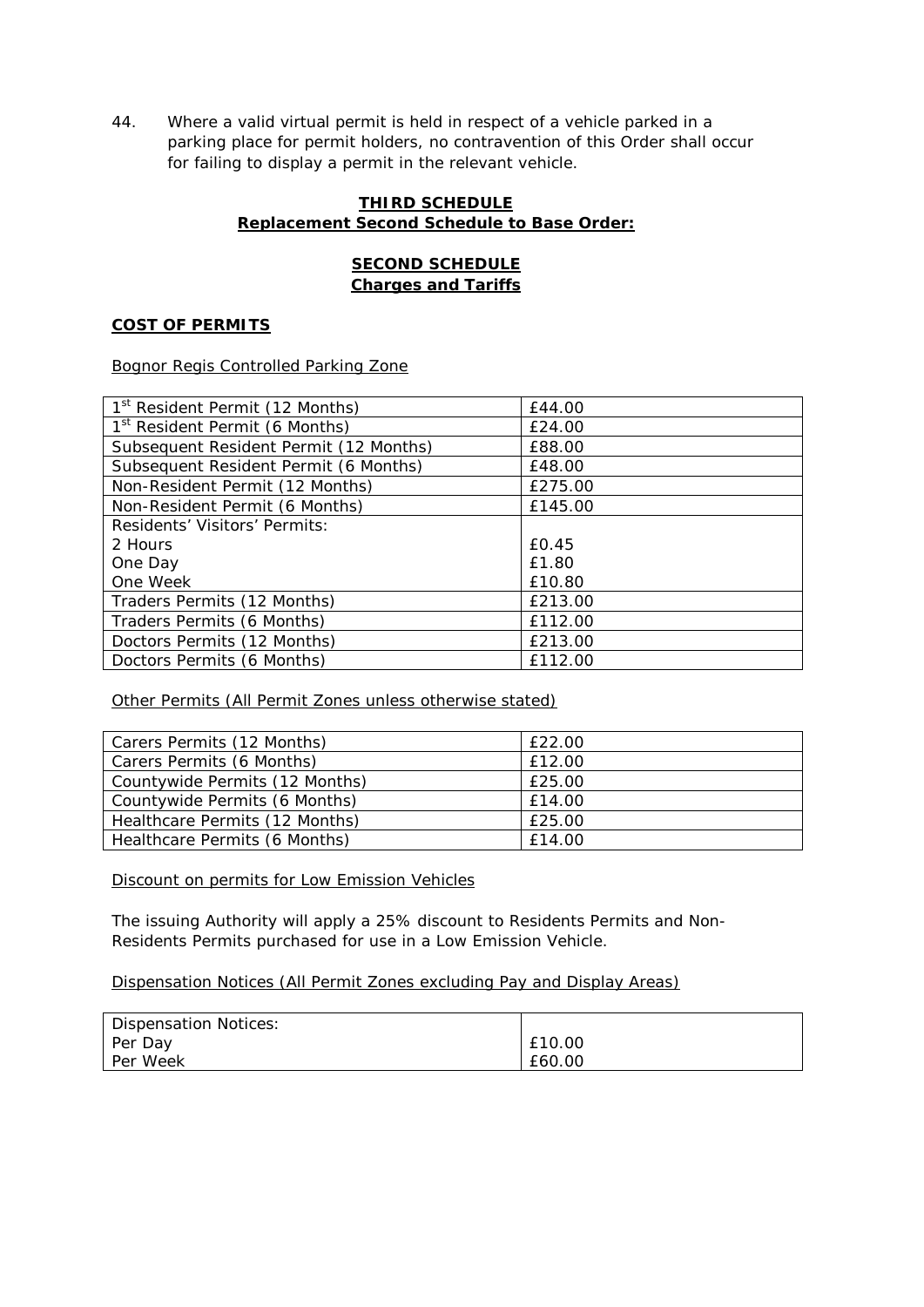## **PAY AND DISPLAY TARRIFS AND CHARGES**

Cost of Pay and Display Tickets

| <b>Tariff Zone in Bognor</b> | Cost per 30 | Cost per hour |
|------------------------------|-------------|---------------|
| <b>Regis</b>                 | minutes     |               |
| Town Centre Area             | £0.55       | £1.10         |
| The Esplanade                | £0.55       | £1.10         |
| Marine Drive West            | £0.30       | £0.60         |

Dispensation Notices in Pay and Display Areas

| <b>Tariff Zone in Bognor</b> | Daily Charge | <b>Weekly Charge</b> |
|------------------------------|--------------|----------------------|
| <b>Regis</b>                 |              |                      |
| Town Centre Area             | £14.00       | £84.00               |
| The Esplanade                | £15.00       | £90.00               |
| Marine Drive West            | £13.00       | £78.00               |
|                              |              |                      |
| All Other Pay and            | £10.00       | £60.00               |
| <b>Display Areas in Arun</b> |              |                      |
| <b>District</b>              |              |                      |

### Designation of Pay and Display Tariff Zones

The roads in the Pay and Display Tariff Zones in Bognor Regis are as follows:

## Town Centre P&D Zone

- 1. Aldwick Road
- 2. Belmont Street
- 3. Clarence Road
- 4. Gloucester Road
- 5. Lennox Street
- 6. Lyon Street
- 7. Queensway
- 8. Station Road
- 9. Sudley Road
- 10. Walton Avenue
- 11. Walton Road
- 12. Waterloo Square

Marine Drive West P&D Zone Marine Drive West

The Esplanade P&D Zone The Esplanade